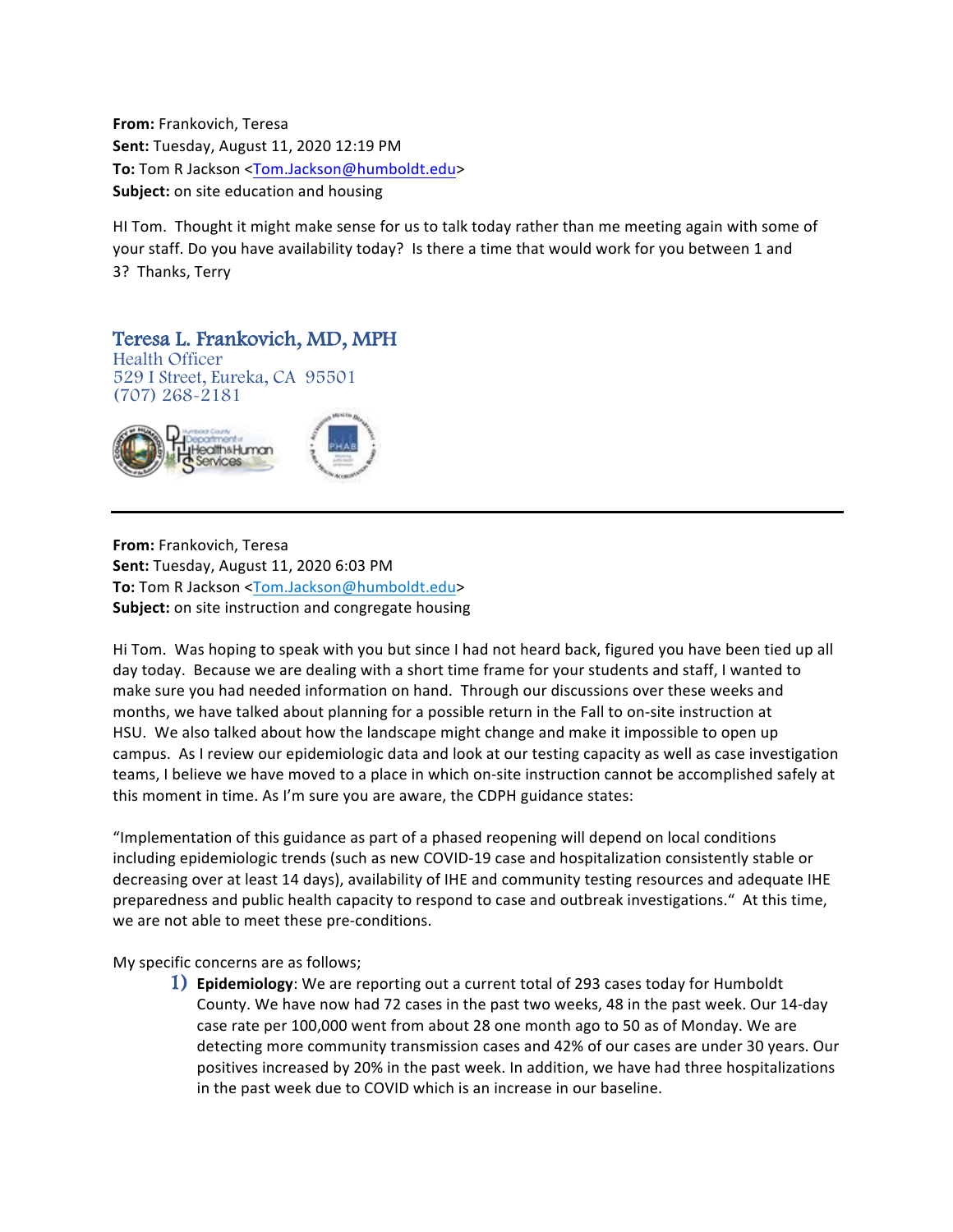- 2) **Testing**: While we have successfully built our internal Public Health Lab (PHL) testing capacity and within the next week should have capacity to test as many as 300 specimens per day, our Optum site has become problematic due to long turnaround times. As you know, we have been working with community partners, including HSU, to create an alternate testing strategy and believe we will have excellent capacity in October if all goes according to plan. Until then, testing is limited primarily to our PHL and Optum, which would clearly fall short in meeting demand for a large surge occurring in context of a return of students to dorms and on-site learning at HSU. Robust testing with fast turnaround is essential to manage cases on campus that will inevitably occur and are very likely to occur quickly as we bring students from across the state to the area, many of whom are coming from places where disease circulation is vastly higher than ours. There will be positive students walking onto campus without question and congregate housing will increase transmission risk enormously.
- **3) Contact investigation**: We are currently managing a large number of case investigations due to the rapid increase in cases, made challenging by the large numbers of contacts associated with many of them as well as cases in high risk settings for large outbreaks. We continue to build capacity but hiring and training is time-intensive and not simply accomplished through just on-line training. While we are managing our current caseload well, we are positioned such that a large number of cases occurring in a short time frame such as return to campus, would be a potential tipping point for overwhelming the system, risking wider spread of the virus.

As I have discussed with your team members over this past week, I envision having markedly enhanced testing and investigation capacity in October but we are not there yet. I know the safety of the students, staff and community have been at the forefront of your discussions and I am sorry that local conditions make moving forward as planned make this impractical at present.

I value our partnership and am happy to work with you all on plans should it be possible to move to a start date later this fall versus looking at next term. I completely understand the enormous impact of this for all involved, including our local community and cannot tell you how much I regret that I do not see any way in which public health can support on-site instruction and dorm living at this time. COVID-19 continues to take its toll and we all look forward to the time when an effective vaccine or treatment makes all of this manageable and allows us to return to a beautiful normal.

Best Regards, Terry

Teresa L. Frankovich, MD, MPH Health Officer 529 I Street, Eureka, CA 95501 (707) 268-2181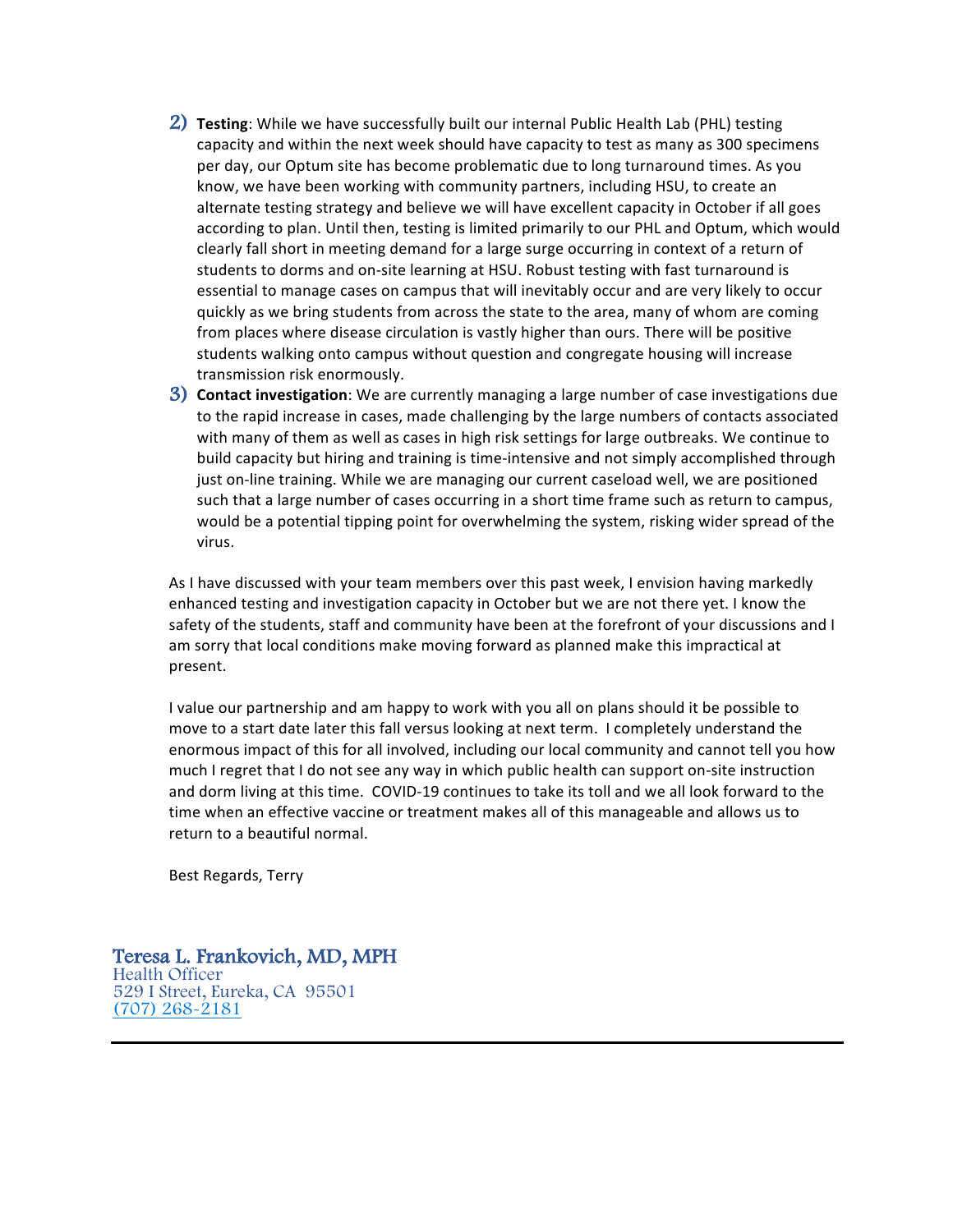From: Tom R Jackson <Tom.Jackson@humboldt.edu> **Sent:** Wednesday, August 12, 2020 10:55 AM **To:** Frankovich, Teresa <tfrankovich@co.humboldt.ca.us> Cc: Sherie Gordon <Sherie.Gordon@humboldt.edu>; Wilson, Mike <Mike.Wilson@co.humboldt.ca.us> **Subject:** HSU

Dr. Frankovich,

Thank you for reaching out to me. It is unfortunate your perspective has shifted despite our best efforts as a major and essential enterprise to be due diligent and helpful to your office. I also regret you not waiting and speaking to me first before writing a long email to me.

I now must respond to you in greater detail in writing, but hope we have a chance to speak first.

Your perspective is noted. I am also providing a link to the Governor's guidelines in case you are not familiar with them. As we proceed as we have consistently and carefully planned, we will continue to update you on additional measures we will be taking given Public Health's limitations. The days are long but let's try and find a small window of time to chat.

https://files.covid19.ca.gov/pdf/guidance-higher-education--en.pdf

-- Dr. Tom Jackson, Jr., President Humboldt State University

**From:** Frankovich, Teresa

**Sent:** Wednesday, August 12, 2020 11:32 AM

**To:** Tom R Jackson <Tom.Jackson@humboldt.edu>

Cc: Sherie Gordon <Sherie.Gordon@humboldt.edu>; Wilson, Mike <Mike.Wilson@co.humboldt.ca.us> **Subject:** RE: HSU

Good morning. Thanks for responding. As I referenced in my email, I had hoped to speak with you yesterday but did not hear back from you over the course of the day so sent you an email around 6 pm. Cris had also let me know you were unavailable to join our call on Monday.

I would have much preferred to chat but I knew the lead time was short and out of courtesy to you, your staff and the students impacted, I wanted to be sure you had information before your leadership team met. It seemed to me with an issue of this magnitude, I should be discussing it with you rather than the EPC. The Governor's guidance was actually quoted in my email so yes, am definitely aware. The issues are not Public Health's issues, they are our community's issues and being faced by communities across the state. That is why we have been transparent in discussions all along that the COVID landscape could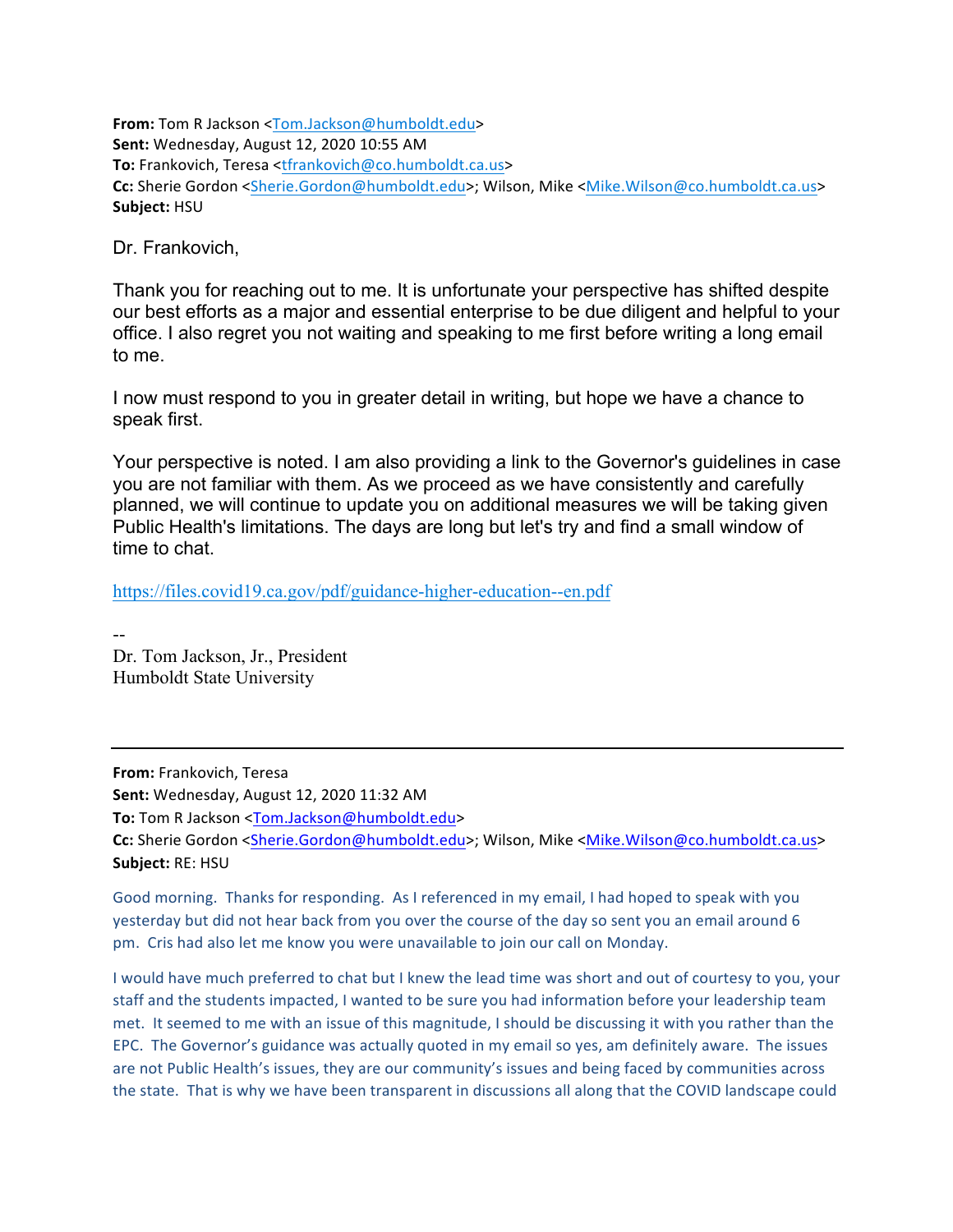change and necessitate a shift to virtual learning only. It is the same discussion we have had with K-12 schools for months as well.

I would be happy to talk about options and sincerely feel that a delayed start date could serve everyone well. I look forward to speaking with you.

**Terry** 

## **Teresa L. Frankovich, MD, MPH**<br>Health Officer

529 I Street, Eureka, CA 95501 (707) 268-2181



**From:** Tom R Jackson <Tom.Jackson@humboldt.edu>

**Sent:** Thursday, August 13, 2020 1:07 PM

To: Frankovich, Teresa <tfrankovich@co.humboldt.ca.us>

Cc: Bohn, Rex <RBohn@co.humboldt.ca.us>; Wilson, Mike <Mike.Wilson@co.humboldt.ca.us>; Karen Diemer <kdiemer@cityofarcata.org>; Susan Seaman <sseaman@ci.eureka.ca.gov>; Jones, Andrew <gajones@calstate.edu>; Ashley, Garrett P. <gashley@calstate.edu>; keith-flamer@redwoods.edu **Subject:** Re: on site instruction and congregate housing

Dr. Frankovich,

As you know from our phone call last night I am shocked at your sudden shift in position despite the fact that your team has been working with HSU on our plans for fall semester since June. I am disappointed and our confidence has been shaken in your department's ability to meet this challenge as our partner.

We are moving forward with our plan to welcome a very limited number of students into our residence halls according to the Governor's and CSU guidelines and current public health protocols. If you have any further plans to use your authority to obstruct this plan **(in spite of supporting it earlier)**, we must be informed immediately. We anticipate such an action would produce a hardship for many students who do not have other housing arrangements. We have further concerns that many students would need to quickly find housing in the community, and in that case we would not have the same capacity to help monitor them and influence their activities.

It also seems perplexing that you are suggesting we should deny housing to students, who are also county residents, who will reside in Humboldt permanently when 150 hotels, 87 groceries, 34 gyms and studios, 145 barbers and hair salons, and 125 restaurants in the county are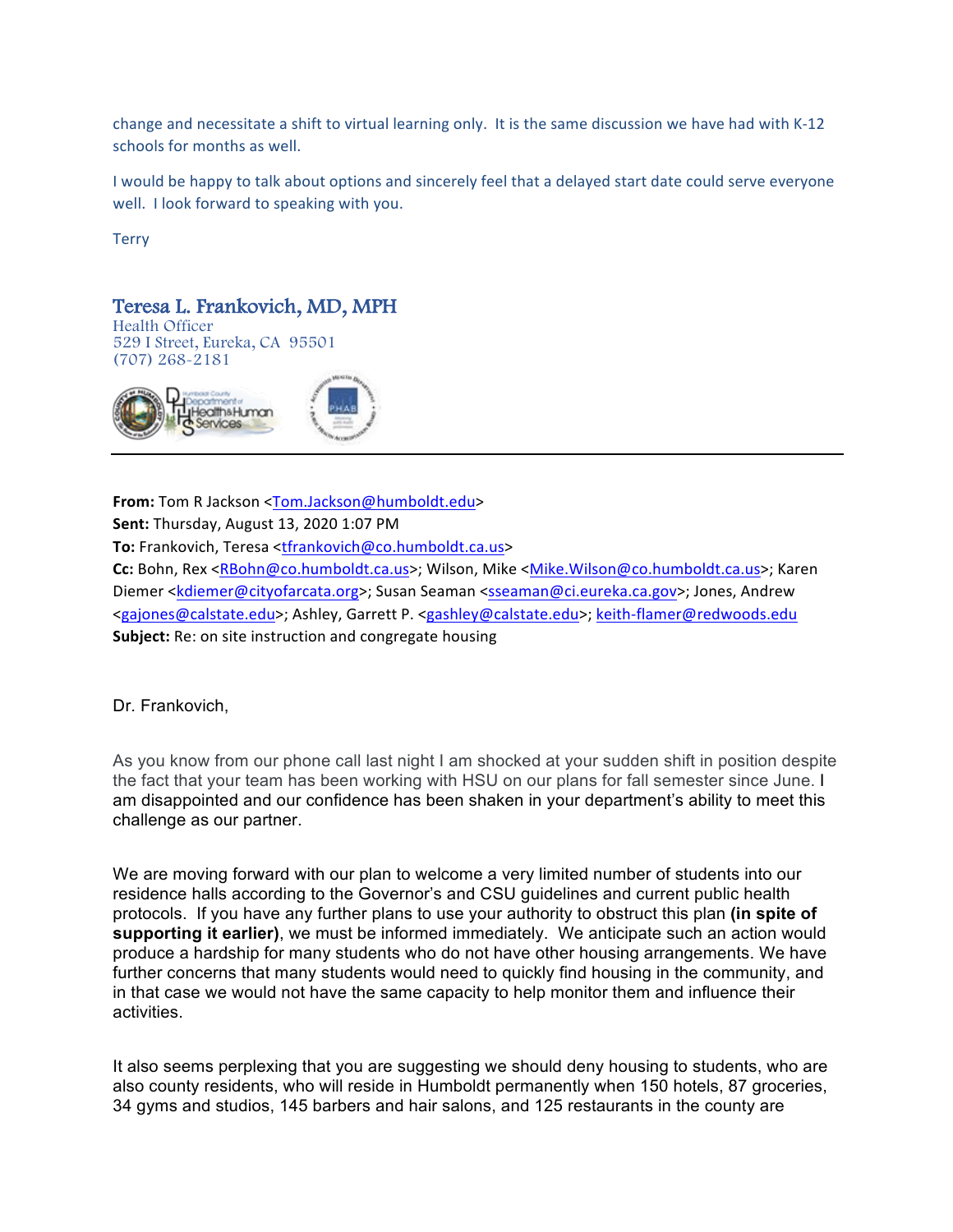currently open and accepting guests from all over the country. Thousands of tourists have been welcomed into our County given that the travel restriction has remained lifted all summer. Restriction on travel continues to be lifted because there was an identified need county-wide for economic stimulus. We are struggling to understand the distinctions you are making between the threat/risk of the thousands of tourists coming in and out of the county, providing a very temporary economic stimulus, compared to the social and economic value of the University bringing a more stable population (adhering to public health protocols) to accomplish the same public goal.

We are moving forward with our plans for very limited face-to-face instruction according to the Governor's and CSU guidelines and current public health protocols. As you know, in our approved plan, the face-to-face aspects of our instructional operation begins September 8. If you anticipate using your authority to further obstruct this plan, we must be informed immediately. Such action would be inconsistent with the Governor's guidelines, with which we are in compliance, and unusual across the CSU with the other campuses offering some form of face-to-face instruction or service to students in their counties.

I can appreciate your concerns regarding your office's inability to potentially meet a substantially worse outbreak. As only one of 23 communities with a CSU, and thoroughly knowing and participating in the development of our operational plan since June, it was our expectation that Public Health would have anticipated these limitations within your area well before now and adjusted service delivery in preparation for and support of the implementation of our plan. We welcome conversations with you about what else we can do to help you and your department address any resource or capacity shortcomings within your department.

As we offered earlier, HSU will substantially increase our testing ability for students. While we recognize this is a resource managed and available by Public Health, given the limitations in the County, we have acted swiftly to incorporate student testing into our campus plan for the Fall semester.

I can also appreciate your feeling that you will be better prepared by October. Unfortunately, denying on-campus housing until October isn't a viable option for a major institution such as HSU, especially given that there is no guarantee what you described will be available in October. We are willing to work with you to become ready now. We can also advocate for additional support to your department if you want us to do so.

There are prejudicial statements in your email that are concerning. It seems irresponsible to assume that students from outside the county are a threat, particularly in a county that remains fully open for travel and tourism. While the younger adult population certainly fits the risk profile, residents remain able to leave and return to the county. Businesses all over Humboldt County are open, hairdressers are cutting, patio seating is available, gyms are open, apartment complexes are renting, hotels are open, airplanes are arriving, and retail stores are selling goods. These alone account for a substantially greater number of adults than what HSU would have on campus and in isolation. The focus on HSU students is inequitable and perplexing.